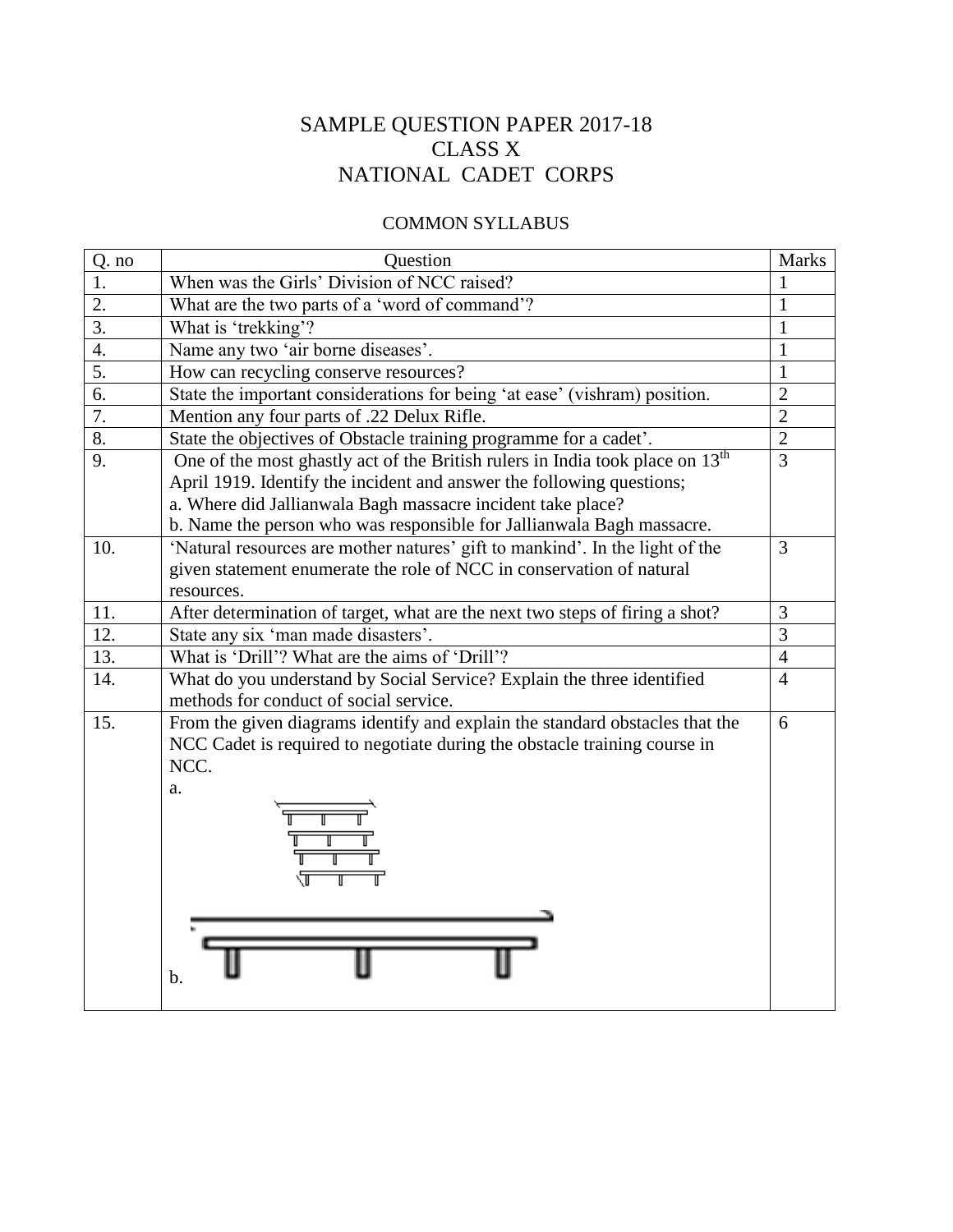|     | C.<br>d.                                                                                      |   |
|-----|-----------------------------------------------------------------------------------------------|---|
| 16. | Why is aiming by far the most difficult operation in shooting? Explain the<br>laws of aiming. | 6 |
| 17. | Explain the three styles of communication? What does effective<br>communication involves?     | 6 |

### **SPECIAL SUBJECTS**

#### A. Army

| $Q.$ no.         | Question                                                                  | <b>Marks</b>   |
|------------------|---------------------------------------------------------------------------|----------------|
| 1.               | Draw the ranks of 'Brigadier' and 'Captain'.                              | $\overline{2}$ |
| 2.               |                                                                           | $\overline{2}$ |
|                  | Identify the personality.<br>a)                                           |                |
|                  | When was he appointed as the first Indian Commander-in-Chief of the<br>b) |                |
|                  | Indian army?                                                              |                |
| 3.               | Define the following:                                                     | 3              |
|                  | a) Atlas maps                                                             |                |
|                  | Relief maps<br>b)                                                         |                |
|                  | Outline maps<br>C)                                                        |                |
| 4.               | Describe any three types of ground.                                       | 3              |
| $\overline{5}$ . | What are the disadvantages of line communication? (Any 3)                 | 3              |
| 6.               | What is a bearing? Describe three types of bearings.                      | 4              |
| 7.               | Write about any four types of section formations.                         | 4              |